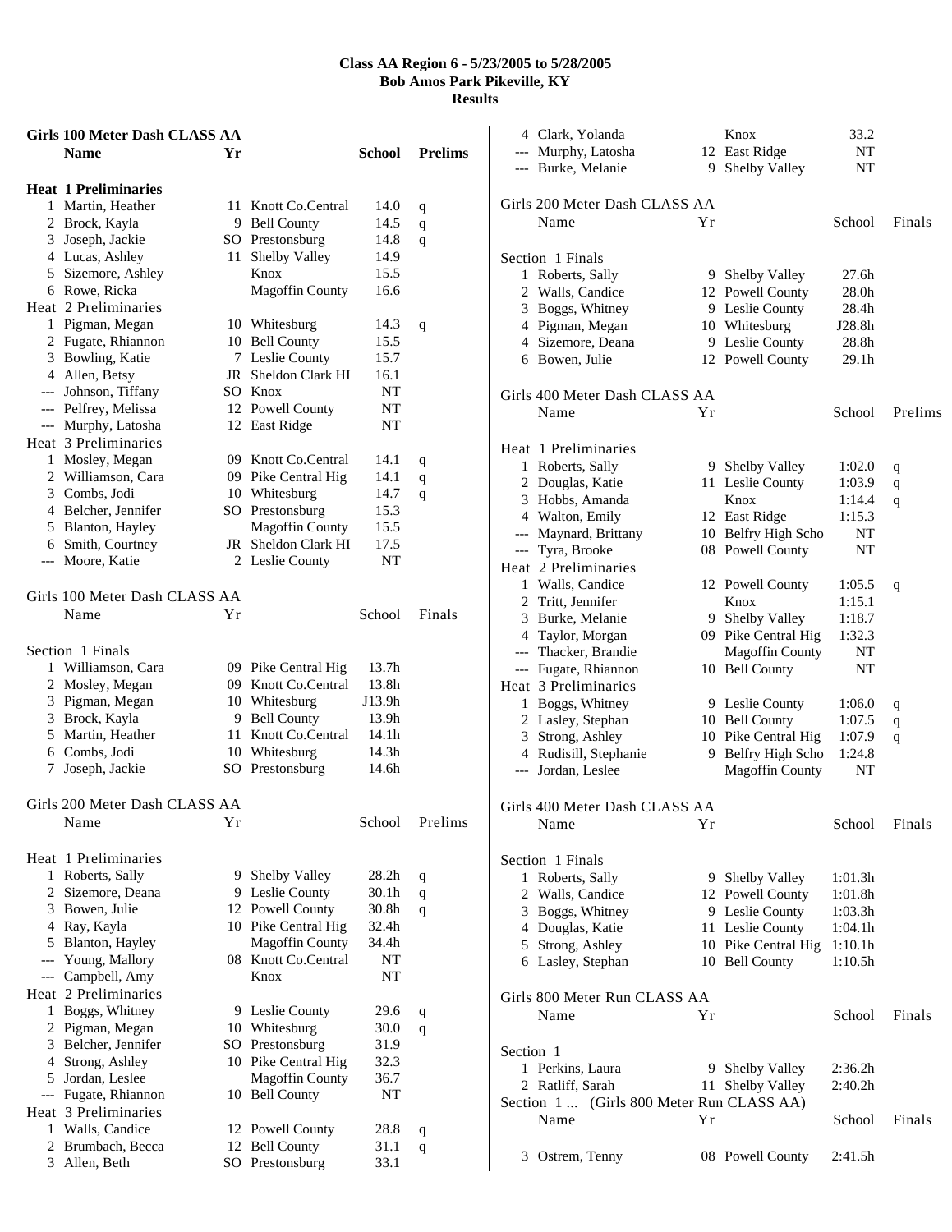|           | 4 White, Brooke<br>5 Douglas, Katie<br>6 Spurlock, Kindra<br>7 Lewis, Beth |    | 10 Bell County<br>11 Leslie County<br>JR Prestonsburg<br>10 Leslie County | 2:47.2h<br>2:53.8h<br>2:54.6h<br>2:57.2h |         |
|-----------|----------------------------------------------------------------------------|----|---------------------------------------------------------------------------|------------------------------------------|---------|
|           | 8 Bowlin, Beth<br>9 Blackburn, Beth<br>10 Hubbard, Cheynne                 |    | Knox<br>09 Pike Central Hig<br>Knox                                       | 3:01.7h<br>3:08.8h<br>3:09.2h            |         |
|           | Girls 1600 Meter Run CLASS AA<br>Name                                      | Υr |                                                                           | School                                   | Finals  |
| Section 1 |                                                                            |    |                                                                           |                                          |         |
|           | 1 Ostrem, Tenny                                                            |    | 08 Powell County                                                          | 5:56.5h                                  |         |
|           | 2 Hobbs, Hannah                                                            |    | 7 Bell County                                                             | 5:59.3h                                  |         |
|           | 3 White, Brooke                                                            |    | 10 Bell County                                                            | 6:01.3h                                  |         |
|           | 4 Lewis, Beth                                                              |    | 10 Leslie County                                                          | 6:21.5h                                  |         |
|           | 5 Muncy, Falon                                                             |    | 11 Belfry High Scho 6:22.3h                                               |                                          |         |
|           | 6 Hurst, Gail                                                              |    | Knox                                                                      | 6:23.3h                                  |         |
|           | 7 Johnson, Mary                                                            |    | 11 Belfry High Scho                                                       | 6:43.6h                                  |         |
|           | 8 Perkins, Amber                                                           |    | 10 Shelby Valley                                                          | 6:56.9h                                  |         |
|           | 9 Hubbard, Cheynne                                                         |    | Knox                                                                      | 7:03.8h                                  |         |
|           | 10 Wright, Kelsey                                                          |    | 10 Shelby Valley                                                          | 7:05.3h                                  |         |
| 11        | Reed, Kasey                                                                |    | 08 Powell County                                                          | 7:51.4h                                  |         |
|           | Girls 3200 Meter Run CLASS AA                                              |    |                                                                           |                                          |         |
|           | Name                                                                       | Υr |                                                                           | School                                   | Finals  |
| Section 1 |                                                                            |    |                                                                           |                                          |         |
| 1         | Hobbs, Hannah                                                              |    | 7 Bell County                                                             | 13:19.5h                                 |         |
|           | 2 Ostrem, Tenny                                                            |    | 08 Powell County                                                          | 13:29.9h                                 |         |
|           | 3 Hurst, Gail                                                              |    | Knox                                                                      | 14:48.3h                                 |         |
|           | 4 Gibson, Caitlin                                                          |    | 6 Bell County                                                             | 15:43.5h                                 |         |
|           | 5 France, Danielle                                                         |    | 9 Leslie County                                                           | 17:21.7h                                 |         |
|           | 6 Hubbard, Cheynne                                                         |    | Knox                                                                      | 17:29.6h                                 |         |
|           | Girls 100 Meter Hurdles CLASS AA                                           |    |                                                                           |                                          |         |
|           | Name                                                                       | Υr |                                                                           | School                                   | Prelims |
|           | Heat 1 Preliminaries                                                       |    |                                                                           |                                          |         |
| 1         | Collett, Kelsey                                                            |    | 12 Bell County                                                            | 17.7                                     | q       |
| 2         | Sizemore, Deana                                                            |    | 9 Leslie County                                                           | 18.7                                     | q       |
| 3         | Combs, Jodi                                                                |    | 10 Whitesburg                                                             | 19.6                                     | q       |
|           | 4 Walton, Emily                                                            |    | 12 East Ridge                                                             | 20.2                                     | q       |
| $---$     | White, Sara                                                                |    | Knox                                                                      | NT                                       |         |
| $---$     | Blanton, Hayley                                                            |    | <b>Magoffin County</b>                                                    | NT                                       |         |
|           | Heat 2 Preliminaries                                                       |    |                                                                           |                                          |         |
| 1         | Parks, Natasha                                                             |    | 12 Powell County                                                          | 17.6                                     | q       |
|           | 2 Hobbs, Sarah                                                             |    | 10 Bell County                                                            | 17.8                                     | q       |
|           | 3 Williamson, Cara                                                         |    | 09 Pike Central Hig                                                       | 19.2                                     | q       |
|           | 4 Shortridge, Amy                                                          |    | 12 East Ridge                                                             | 21.1                                     |         |
|           | 5 Harris, Leah                                                             |    | 10 Whitesburg                                                             | 23.0                                     |         |
|           | --- Staggs, Brittany<br>--- Jewllson, Brittany                             | 10 | Shelby Valley<br>Knox                                                     | NT<br>NT                                 |         |
|           |                                                                            |    |                                                                           |                                          |         |
|           | Girls 100 Meter Hurdles CLASS AA                                           |    |                                                                           |                                          |         |
|           | Name                                                                       | Υr |                                                                           | School                                   | Finals  |
|           | Section 1 Finals                                                           |    |                                                                           |                                          |         |
| 1         | Collett, Kelsey                                                            |    | 12 Bell County                                                            | 17.1h                                    |         |
| 2         | Parks, Natasha                                                             | 12 | Powell County                                                             | 17.5h                                    |         |

| 3            | Sizemore, Deana<br>4 Hobbs, Sarah<br>5 Combs, Jodi<br>6 Walton, Emily<br>--- Williamson, Cara |    | 9 Leslie County<br>10 Bell County<br>10 Whitesburg<br>12 East Ridge<br>09 Pike Central Hig | 17.8h<br>17.9h<br>19.8h<br>20.1 <sub>h</sub><br>NT |        |
|--------------|-----------------------------------------------------------------------------------------------|----|--------------------------------------------------------------------------------------------|----------------------------------------------------|--------|
|              | Girls 300 Meter Hurdles CLASS AA<br>Name                                                      | Υr |                                                                                            | School                                             | Finals |
| Section 1    |                                                                                               |    |                                                                                            |                                                    |        |
|              | 1 Hobbs, Sarah                                                                                |    | 10 Bell County                                                                             | 51.8h                                              |        |
|              | 2 Parks, Natasha                                                                              |    | 12 Powell County                                                                           | 54.0h                                              |        |
|              | 3 Pigman, Megan                                                                               |    | 10 Whitesburg                                                                              | 59.3h                                              |        |
| 4            | Joyce, Chelsea<br>5 Collett, Kelsey                                                           |    | 09 Pike Central Hig<br>12 Bell County                                                      | 1:05.6h<br>1:14.3h                                 |        |
|              |                                                                                               |    |                                                                                            |                                                    |        |
|              | Girls 4x100 Meter Relay CLASS AA                                                              |    |                                                                                            |                                                    |        |
|              | Team                                                                                          |    | Relay                                                                                      | Prelims                                            |        |
|              | Heat 1 Preliminaries                                                                          |    |                                                                                            |                                                    |        |
| 1            | Shelby Valley                                                                                 |    |                                                                                            | 52.5                                               | q      |
|              | 1) Staggs, Brittany 10                                                                        |    | 2) Lucas, Ashley 11                                                                        |                                                    |        |
|              | 3) Perkins, Laura 9                                                                           |    | 4) Roberts, Sally 9                                                                        |                                                    |        |
|              | 2 Knott County Central                                                                        |    |                                                                                            | 54.0                                               | q      |
|              | 1) Mosley, Megan 09                                                                           |    | 2) Chapman, Jessica 12                                                                     |                                                    |        |
|              | 3) Johnson, Keisha 12                                                                         |    | 4) Martin, Heather 11                                                                      |                                                    |        |
|              | 3 Leslie County                                                                               |    |                                                                                            | 54.7                                               | q      |
|              | 1) Bowling, Katie 7<br>3) Sizemore, Deana 9                                                   |    | 2) Honneycutt, Nikki 12<br>4) Stidham, Ciara 10                                            |                                                    |        |
|              | 4 Pike Central Hig                                                                            |    |                                                                                            | 56.1                                               |        |
|              | 1) Ray, Kayla 10                                                                              |    | 2) Blackburn, Beth 09                                                                      |                                                    | q      |
|              | 3) Strong, Ashley 10                                                                          |    | 4) Williamson, Cara 09                                                                     |                                                    |        |
|              | Heat 2 Preliminaries                                                                          |    |                                                                                            |                                                    |        |
|              | 1 Bell County                                                                                 |    |                                                                                            | 56.5                                               | q      |
|              | 1) Brock, Kayla 9                                                                             |    | 2) Lasley, Stephan 10                                                                      |                                                    |        |
|              | 3) Brumbach, Becca 12                                                                         |    | 4) Collett, Kelsey 12                                                                      |                                                    |        |
|              | 2 Prestonsburg                                                                                |    |                                                                                            | 57.9                                               | q      |
|              | 1) Clark, Caitlin SR                                                                          |    | 2) Clark, Kelly JR                                                                         |                                                    |        |
|              | 3) Stanley, Emily FR                                                                          |    | 4) Joseph, Jackie SO                                                                       |                                                    |        |
|              | 3 Whitesburg                                                                                  |    |                                                                                            | 58.0                                               | q      |
|              | 1) Pigman, Megan 10                                                                           |    | 2) Brashears, Sarah 10                                                                     |                                                    |        |
|              | 3) Sexton, Ashley 10                                                                          |    | 4) Combs, Jodi 10                                                                          |                                                    |        |
|              | 4 Knox                                                                                        |    |                                                                                            | 1:02.3                                             |        |
|              | 1) Sizemore, Ashley                                                                           |    | 2) Clark, Yolanda                                                                          |                                                    |        |
|              | 3) Campbell, Amy                                                                              |    | 4) Hammons, Katie                                                                          |                                                    |        |
|              | --- Magoffin County                                                                           |    |                                                                                            | NT                                                 |        |
|              | 1) Blanton, Hayley                                                                            |    | 2) Blanton, Kaitlin                                                                        |                                                    |        |
|              | 3) Rowe, Ricka                                                                                |    | 4) Minix, Stephanie                                                                        |                                                    |        |
|              | Girls 4x100 Meter Relay CLASS AA                                                              |    |                                                                                            |                                                    |        |
|              | Team                                                                                          |    | Relay                                                                                      | Finals                                             |        |
|              |                                                                                               |    |                                                                                            |                                                    |        |
| $\mathbf{1}$ | Section 1 Finals<br>Shelby Valley                                                             |    |                                                                                            | 54.7h                                              |        |
|              | 1) Staggs, Brittany 10                                                                        |    | 2) Lucas, Ashley 11                                                                        |                                                    |        |
|              | 3) Perkins, Laura 9                                                                           |    | 4) Roberts, Sally 9                                                                        |                                                    |        |
|              | 2 Bell County                                                                                 |    |                                                                                            | 56.0h                                              |        |
|              | 1) Brock, Kayla 9                                                                             |    | 2) Lasley, Stephan 10                                                                      |                                                    |        |
|              | 3) Brumbach, Becca 12                                                                         |    | 4) Collett, Kelsey 12                                                                      |                                                    |        |
|              | 3 Knott County Central                                                                        |    |                                                                                            | 56.5h                                              |        |
|              | 1) Mosley, Megan 09                                                                           |    | 2) Chapman, Jessica 12                                                                     |                                                    |        |
|              |                                                                                               |    |                                                                                            |                                                    |        |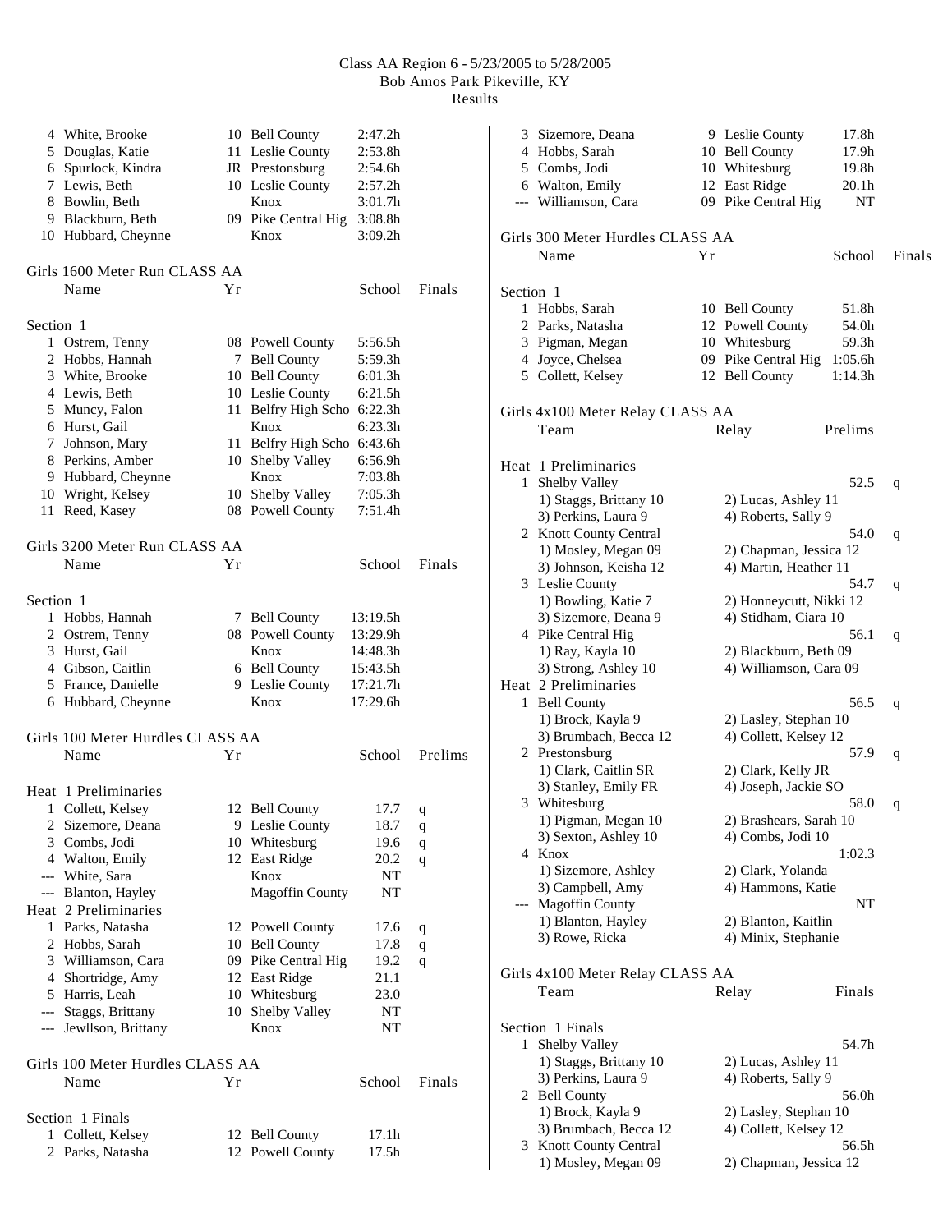|   | 3) Johnson, Keisha 12                  | 4) Martin, Heather 11           |   |
|---|----------------------------------------|---------------------------------|---|
|   | 4 Leslie County                        | 56.9h                           |   |
|   | 1) Bowling, Katie 7                    | 2) Honneycutt, Nikki 12         |   |
|   | 3) Sizemore, Deana 9<br>5 Prestonsburg | 4) Stidham, Ciara 10<br>57.5h   |   |
|   | 1) Clark, Caitlin SR                   | 2) Clark, Kelly JR              |   |
|   | 3) Stanley, Emily FR                   | 4) Joseph, Jackie SO            |   |
|   | 6 Whitesburg                           | 58.0h                           |   |
|   | 1) Pigman, Megan 10                    | 2) Brashears, Sarah 10          |   |
|   | 3) Sexton, Ashley 10                   | 4) Combs, Jodi 10               |   |
|   | 7 Pike Central Hig                     | 58.8h                           |   |
|   | 1) Ray, Kayla 10                       | 2) Blackburn, Beth 09           |   |
|   | 3) Strong, Ashley 10                   | 4) Williamson, Cara 09          |   |
|   |                                        |                                 |   |
|   | Girls 4x200 Meter Relay CLASS AA       |                                 |   |
|   | Team                                   | Prelims<br>Relay                |   |
|   | Heat 1 Preliminaries                   |                                 |   |
|   | 1 Leslie County                        | 2:02.8                          | q |
|   | 1) Boggs, Whitney 9                    | 2) Moore, Hillary 6             |   |
|   | 3) Sizemore, Deana 9                   | 4) Stidham, Ciara 10            |   |
|   | 2 Pike Central Hig                     | 2:04.3                          | q |
|   | 1) Ray, Kayla 10                       | 2) Blackburn, Beth 09           |   |
|   | 3) Strong, Ashley 10                   | 4) Williamson, Cara 09          |   |
|   | 3 Prestonsburg                         | 2:04.6                          | q |
|   | 1) Clark, Kelly JR                     | 2) Stanley, Emily FR            |   |
|   | 3) Clark, Caitlin SR                   | 4) Joseph, Jackie SO            |   |
|   | --- Powell County                      | X2:15.6                         |   |
|   | 1) Bowen, Julie 12                     | 2) Miller, Violet 10            |   |
|   | 3) Pelfrey, Melissa 12                 | 4) Reed, Kasey 08               |   |
|   | Heat 2 Preliminaries                   |                                 |   |
| 1 | Knott County Central                   | 1:58.3                          | q |
|   | 1) Mosley, Megan 09                    | 2) Chapman, Jessica 12          |   |
|   | 3) Johnson, Keisha 12                  | 4) Martin, Heather 11           |   |
|   | 2 Bell County<br>1) Brock, Kayla 9     | 1:58.5<br>2) Brumbach, Becca 12 | q |
|   | 3) Lasley, Stephan 10                  | 4) Collett, Kelsey 12           |   |
| 3 | Knox                                   | 2:17.3                          | q |
|   | 1) Hammons, Katie                      | 2) Clark, Yolanda               |   |
|   | 3) Hobbs, Amanda                       | 4) Bowlin, Beth                 |   |
|   | 4 Magoffin County                      | 2:21.4                          | q |
|   | 1) Blanton, Hayley                     | 2) Blanton, Kaitlin             |   |
|   | 3) Rowe, Ricka                         | 4) Jordan, Leslee               |   |
|   |                                        |                                 |   |
|   | Girls 4x200 Meter Relay CLASS AA       |                                 |   |
|   | Team                                   | Relay<br>Finals                 |   |
|   | Section 1 Finals                       |                                 |   |
|   | 1 Leslie County                        | 1:55.6h                         |   |
|   | 1) Boggs, Whitney 9                    | 2) Moore, Hillary 6             |   |
|   | 3) Sizemore, Deana 9                   | 4) Stidham, Ciara 10            |   |
|   | 2 Bell County                          | 1:56.3h                         |   |
|   | 1) Brock, Kayla 9                      | 2) Brumbach, Becca 12           |   |
|   | 3) Lasley, Stephan 10                  | 4) Collett, Kelsey 12           |   |
| 3 | Knott County Central                   | 1:56.5h                         |   |
|   | 1) Mosley, Megan 09                    | 2) Chapman, Jessica 12          |   |
|   | 3) Johnson, Keisha 12                  | 4) Martin, Heather 11           |   |
|   | 4 Pike Central Hig                     | 2:01.6h                         |   |
|   | 1) Ray, Kayla 10                       | 2) Blackburn, Beth 09           |   |
|   | 3) Strong, Ashley 10                   | 4) Williamson, Cara 09          |   |
| 5 | Prestonsburg                           | 2:01.9h                         |   |

|           | 1) Clark, Kelly JR                                   | 2) Stanley, Emily FR   |          |             |
|-----------|------------------------------------------------------|------------------------|----------|-------------|
|           | 3) Clark, Caitlin SR                                 | 4) Joseph, Jackie SO   |          |             |
|           | 6 Powell County                                      |                        | 2:17.6h  |             |
|           | 1) Bowen, Julie 12                                   | 2) Miller, Violet 10   |          |             |
|           | 3) Pelfrey, Melissa 12                               | 4) Reed, Kasey 08      |          |             |
| ---       | Knox                                                 |                        | DO       |             |
|           | 1) Hammons, Katie                                    | 2) Clark, Yolanda      |          |             |
|           | 3) Hobbs, Amanda                                     | 4) Bowlin, Beth        |          |             |
|           |                                                      |                        |          |             |
|           | Girls 4x400 Meter Relay CLASS AA                     |                        |          |             |
|           | Team                                                 | Relay                  | Prelims  |             |
|           |                                                      |                        |          |             |
|           |                                                      |                        |          |             |
|           | Heat 1 Preliminaries                                 |                        |          |             |
| 1         | <b>Bell County</b>                                   |                        | 4:38.6   | q           |
|           | 1) Brumbach, Becca 12                                | 2) Brock, Teagen 11    |          |             |
|           | 3) Lasley, Stephan 10                                | 4) Hobbs, Sarah 10     |          |             |
|           | 2 Leslie County                                      |                        | 4:43.9   | q           |
|           | 1) Lewis, Beth 10                                    | 2) Boggs, Whitney 9    |          |             |
|           | 3) Moore, Hillary 6                                  | 4) Stidham, Ciara 10   |          |             |
|           | 3 Shelby Valley                                      |                        | 5:15.4   | q           |
|           | 1) Wright, Kelsey 10                                 | 2) Burke, Melanie 9    |          |             |
|           | 3) Ratliff, Sarah 11                                 | 4) Perkins, Amber 10   |          |             |
|           | 4 Powell County                                      |                        | 5:32.4   | q           |
|           | 1) Bowen, Julie 12                                   | 2) Miller, Violet 10   |          |             |
|           | 3) Tyra, Brooke 08                                   | 4) Walls, Candice 12   |          |             |
|           | 5 Pike Central Hig                                   |                        | 5:47.9   | $\mathbf q$ |
|           | 1) Taylor, Morgan 09                                 | 2) Ratliff, Jessica 10 |          |             |
|           | 3) Ray, Kayla 10                                     | 4) Joyce, Chelsea 09   |          |             |
|           |                                                      |                        |          |             |
|           |                                                      |                        |          |             |
|           | Girls 4x400 Meter Relay CLASS AA                     |                        |          |             |
|           | Team                                                 | Relay                  | Finals   |             |
|           |                                                      |                        |          |             |
|           | Section 1 Finals                                     |                        |          |             |
| 1         | <b>Bell County</b>                                   |                        | 4:38.6h  |             |
|           | 1) Brumbach, Becca 12                                | 2) Brock, Teagen 11    |          |             |
|           | 3) Lasley, Stephan 10                                | 4) Hobbs, Sarah 10     |          |             |
|           | 2 Leslie County                                      |                        | 4:43.9h  |             |
|           | 1) Lewis, Beth 10                                    | 2) Boggs, Whitney 9    |          |             |
|           | 3) Moore, Hillary 6                                  | 4) Stidham, Ciara 10   |          |             |
|           | Section 1 Finals  (Girls 4x400 Meter Relay CLASS AA) |                        |          |             |
|           | Team                                                 | Relay Finals           |          |             |
|           |                                                      |                        |          |             |
| 3         | Shelby Valley                                        |                        | 5:15.4h  |             |
|           |                                                      | 2) Burke, Melanie 9    |          |             |
|           | 1) Wright, Kelsey 10<br>3) Ratliff, Sarah 11         |                        |          |             |
|           |                                                      | 4) Perkins, Amber 10   | 5:32.4h  |             |
|           | 4 Powell County                                      |                        |          |             |
|           | 1) Bowen, Julie 12                                   | 2) Miller, Violet 10   |          |             |
|           | 3) Tyra, Brooke 08                                   | 4) Walls, Candice 12   |          |             |
|           | 5 Pike Central Hig                                   |                        | 5:47.9h  |             |
|           | 1) Taylor, Morgan 09                                 | 2) Ratliff, Jessica 10 |          |             |
|           | 3) Ray, Kayla 10                                     | 4) Joyce, Chelsea 09   |          |             |
|           |                                                      |                        |          |             |
|           | Girls 4x800 Meter Relay CLASS AA                     |                        |          |             |
|           | Team                                                 | Relay                  | Finals   |             |
|           |                                                      |                        |          |             |
| Section 1 |                                                      |                        |          |             |
| 1         | <b>Bell County</b>                                   |                        | 11:14.8h |             |
|           | 1) Brock, Teagen 11                                  | 2) Gibson, Caitlin 6   |          |             |
|           | 3) Hobbs, Hannah 7                                   | 4) White, Brooke 10    |          |             |
|           |                                                      |                        |          |             |
|           | 2 Shelby Valley                                      |                        | 11:24.2h |             |
|           | 1) Wright, Kelsey 10                                 | 2) Perkins, Amber 10   |          |             |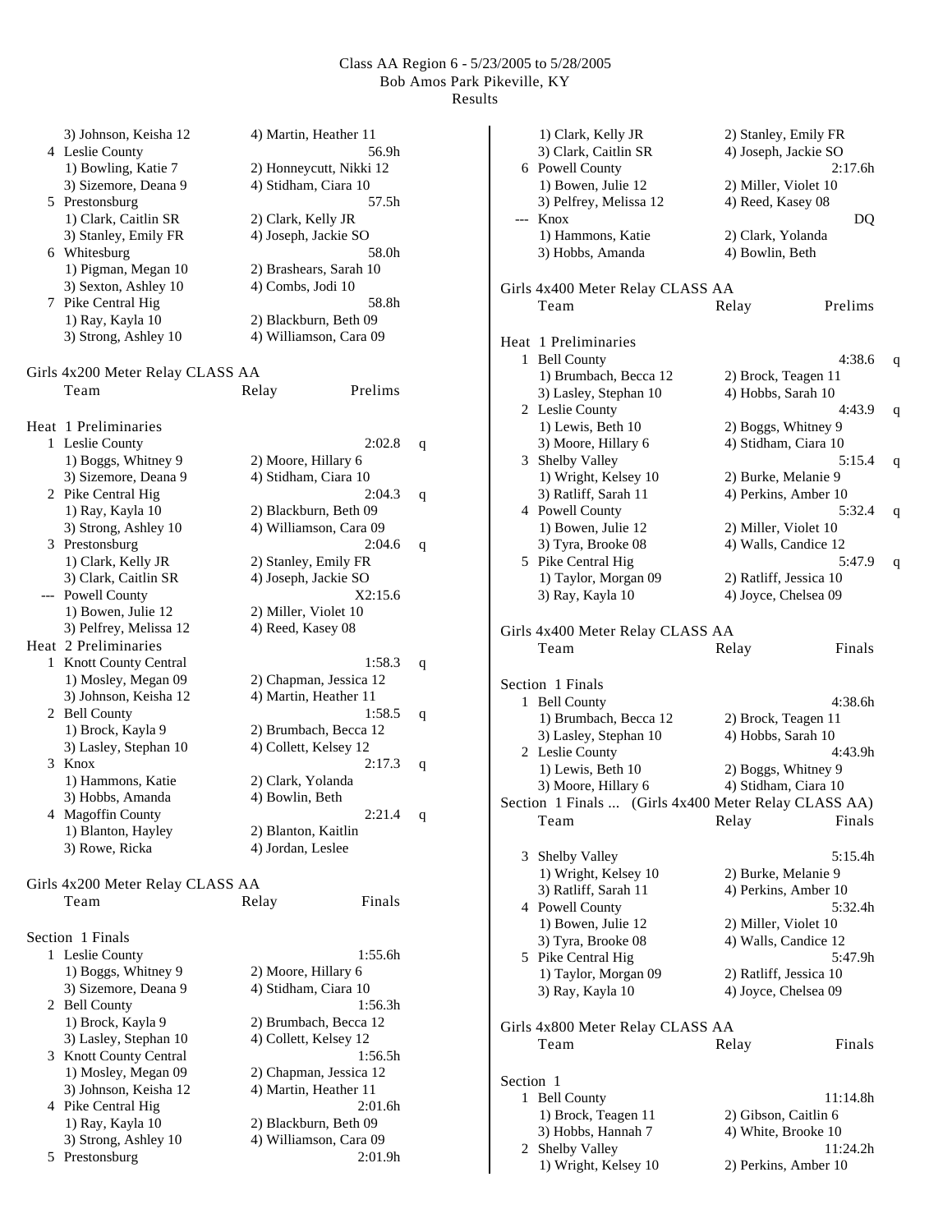|              | 3) Perkins, Laura 9          |    | 4) Ratliff, Sarah 11   |                   |         |
|--------------|------------------------------|----|------------------------|-------------------|---------|
|              | 3 Leslie County              |    |                        | 11:36.6h          |         |
|              | 1) Bowling, Katie 7          |    | 2) France, Danielle 9  |                   |         |
|              | 3) Lewis, Beth 10            |    | 4) Moore, Hillary 6    |                   |         |
|              | 4 Prestonsburg               |    |                        | 11:42.9h          |         |
|              | 1) Stanley, Emily FR         |    | 2) Clark, Caitlin SR   |                   |         |
|              | 3) Clark, Kelly JR           |    | 4) Spurlock, Kindra JR |                   |         |
|              |                              |    |                        |                   |         |
|              | 5 Knox                       |    |                        | 12:11.4h          |         |
|              | 1) Hurst, Gail               |    | 2) Bowlin, Beth        |                   |         |
|              | 3) Tritt, Jennifer           |    | 4) Hubbard, Cheynne    |                   |         |
|              | 6 Powell County              |    |                        | 12:16.1h          |         |
|              | 1) Bowen, Julie 12           |    | 2) Ostrem, Tenny 08    |                   |         |
|              | 3) Tyra, Brooke 08           |    | 4) Reed, Kasey 08      |                   |         |
|              | Boys 100 Meter Dash CLASS AA |    |                        |                   |         |
|              | Name                         | Υr |                        | School            | Prelims |
|              |                              |    |                        |                   |         |
|              | Heat 1 Preliminaries         |    |                        |                   |         |
|              | 1 Brown, Chris               |    | JR Knox                | 11.5              | q       |
|              | 2 Peters, Brandon            |    | JR Prestonsburg        | 11.7              | q       |
|              | 3 Justice, Nicholas          |    | 10 Powell County       | 12.1              |         |
|              | 4 Chaney, Ryan               |    | 10 East Ridge          | 14.4              |         |
|              | --- Ko, Ka-Hing              |    | 12 Knott Co.Central    | NT                |         |
|              | --- Jayne, Cameron           |    | <b>Magoffin County</b> | NT                |         |
|              | Heat 2 Preliminaries         |    |                        |                   |         |
| $\mathbf{1}$ | Robbins, Shawn               |    | 12 Bell County         | 11.7              |         |
|              |                              |    |                        |                   | q       |
|              | 2 Young, B J                 |    | 11 Leslie County       | 11.7              | q       |
|              | 3 Taylor, Daniel             |    | 10 Powell County       | 12.4              |         |
|              | 4 Greene, James              |    | SR Knox                | 12.8              |         |
|              | 5 Fisher, Ben                |    | 9 Whitesburg           | 13.4              |         |
|              | 6 Mullins, Ethan             |    | <b>Magoffin County</b> | 13.8              |         |
|              | Heat 3 Preliminaries         |    |                        |                   |         |
|              | 1 Gibson, Anthony            |    | 12 Pike Central Hig    | 12.0              | q       |
|              | 2 Phillips, Jordan           |    | 11 Belfry High Scho    | 12.0              |         |
|              | 3 Slone, Lincoln             |    | SO Prestonsburg        | 12.1              |         |
|              | 4 Mullins, Cory              |    | 10 East Ridge          | 13.1              |         |
| $---$        | Tackett, Brandon             | 11 | Shelby Valley          | NT                |         |
|              | Heat 4 Preliminaries         |    |                        |                   |         |
| 1            | Jones, David                 |    | 12 Belfry High Scho    | 11.0              | q       |
| 2            | Maynard, JD                  | SR | Sheldon Clark HI       | 11.6              | q       |
|              | 3 France, Richard            |    | 12 Shelby Valley       | 12.2              |         |
|              | 4 Bentley, Phillip           |    | 11 Whitesburg          | 12.7              |         |
|              | --- Miller, Derrick          |    | 12 Knott Co.Central    | NΤ                |         |
|              |                              |    |                        |                   |         |
|              | Boys 100 Meter Dash CLASS AA |    |                        |                   |         |
|              | Name                         | Υr |                        | School            | Finals  |
|              |                              |    |                        |                   |         |
|              | Section 1 Finals             |    |                        |                   |         |
|              | 1 Jones, David               |    | 12 Belfry High Scho    | 10.8 <sub>h</sub> |         |
|              | 2 Brown, Chris               |    | JR Knox                | 11.5h             |         |
|              | 3 Young, B J                 |    | 11 Leslie County       | 11.7 <sub>h</sub> |         |
|              | 4 Gibson, Anthony            |    | 12 Pike Central Hig    | 11.8h             |         |
|              | 4 Robbins, Shawn             |    | 12 Bell County         | J11.8h            |         |
|              | --- Peters, Brandon          |    | JR Prestonsburg        | FS                |         |
|              | Boys 200 Meter Dash CLASS AA |    |                        |                   |         |
|              |                              |    |                        | School            | Prelims |
|              | Name                         | Υr |                        |                   |         |
|              | Heat 1 Preliminaries         |    |                        |                   |         |
| 1            | Brown, Chris                 |    | JR Knox                | 24.1              | q       |
|              | 2 Young, B J                 |    | 11 Leslie County       | 24.3              | q       |
|              |                              |    |                        |                   |         |

|              | 3 Yates, TJ                                      |    | 11 Pike Central Hig    | 27.2    |              |
|--------------|--------------------------------------------------|----|------------------------|---------|--------------|
|              | --- Slone, Jarrid                                |    | 12 Knott Co.Central    | NT      |              |
|              | --- Howard, Chad                                 |    | <b>Magoffin County</b> | NΤ      |              |
|              | --- Tackett, Brandon                             |    | 11 Shelby Valley       | DQ      |              |
|              | Heat 2 Preliminaries                             |    |                        |         |              |
|              | 1 Greer, Lonnie                                  |    | 12 Powell County       | 22.8    | q            |
|              | 2 Monroe, Derek                                  |    | JR Knox                | 24.2    | q            |
|              | 3 Asher, Jake                                    |    | 12 Leslie County       | 26.9    |              |
|              | 4 Smallwood, Alex                                |    | 10 Shelby Valley       | 27.0    |              |
|              | 5 Chaney, Ryan                                   |    | 10 East Ridge          | 28.8    |              |
|              | --- Gibson, Anthony                              |    | 12 Pike Central Hig    | NΤ      |              |
|              | Heat 3 Preliminaries                             |    |                        |         |              |
|              | 1 Akers, James                                   |    | 12 Belfry High Scho    | 25.0    | q            |
|              | 2 Stewart, Joshua                                |    | 10 Powell County       | 25.3    | q            |
|              | 3 Mullins, Cory                                  |    | 10 East Ridge          | 27.3    |              |
|              | 4 Partin, Alex                                   |    | 11 Bell County         | 27.7    |              |
|              | --- Craft, Kenny                                 |    | 07 Knott Co.Central    | NΤ      |              |
|              | --- Peters, Brandon                              |    | JR Prestonsburg        | NΤ      |              |
|              | Heat 4 Preliminaries                             |    |                        |         |              |
|              | 1 Jones, David                                   |    | 12 Belfry High Scho    | 25.0    | q            |
|              | 2 Slone, Lincoln                                 |    | SO Prestonsburg        | 26.1    |              |
|              | --- Massengill, Michael                          |    | 9 Bell County          | NT      |              |
|              | --- Jayne, Cameron                               |    | <b>Magoffin County</b> | NΤ      |              |
|              | --- Maynard, JD                                  |    | SR Sheldon Clark HI    | NT      |              |
|              | Boys 200 Meter Dash CLASS AA                     |    |                        |         |              |
|              | Name                                             | Υr |                        | School  | Finals       |
|              |                                                  |    |                        |         |              |
|              | Section 1 Finals                                 |    |                        |         |              |
|              | 1 Greer, Lonnie                                  |    | 12 Powell County       | 23.1h   |              |
|              | 2 Brown, Chris                                   |    | JR Knox                | 23.7h   |              |
|              | 3 Young, B J                                     |    | 11 Leslie County       | 24.3h   |              |
|              | 4 Monroe, Derek                                  |    | JR Knox                | 24.5h   |              |
|              | Section 1 Finals  (Boys 200 Meter Dash CLASS AA) |    |                        |         |              |
|              | Name                                             | Yr |                        | School  | Finals       |
|              | 5 Akers, James                                   |    | 12 Belfry High Scho    | 24.6h   |              |
|              |                                                  |    |                        |         |              |
|              | Boys 400 Meter Dash CLASS AA<br>Name             | Υr |                        | School  | Prelims      |
|              |                                                  |    |                        |         |              |
|              | Heat 1 Preliminaries                             |    |                        |         |              |
|              | 1 Brown, Chris                                   |    | JR Knox                | 57.2h   | q            |
|              | 2 Stewart, Joshua                                |    | 10 Powell County       | 57.3h   | q            |
|              | 3 Collett, Josh                                  |    | 11 Leslie County       | 59.3h   |              |
|              | 4 Francis, Phillip                               |    | <b>Magoffin County</b> | 1:01.6h |              |
|              | 5 Rowe, Paul                                     |    | 09 Knott Co.Central    | 1:09.0h |              |
|              | --- Baker, Chas                                  |    | 10 Belfry High Scho    | NT      |              |
|              | Heat 2 Preliminaries                             |    |                        |         |              |
| 1            | Maynard, Matt                                    | 11 | Belfry High Scho       | 53.7    | q            |
|              | 2 Maynard, JD                                    |    | SR Sheldon Clark HI    | 56.5    | $\mathbf{q}$ |
|              | 3 Hall, Wes                                      |    | SO Prestonsburg        | 57.3    | q            |
|              | 4 Sizemore, Kyle                                 |    | 10 Leslie County       | 1:04.7  |              |
|              | 5 Hensley, Adam                                  |    | 10 Bell County         | 1:04.7  |              |
|              | 6 Little, Trevin                                 |    | 9 Shelby Valley        | 1:22.4  |              |
| $---$        | Saylor, Casey                                    |    | Cawood High Sch        | NT      |              |
|              | Heat 3 Preliminaries                             |    |                        |         |              |
| $\mathbf{1}$ | Greer, Lonnie                                    |    | 12 Powell County       | 51.1    | $\mathbf{q}$ |
|              | 2 Farris, Derek                                  |    | JR Knox                | 56.8    | q            |
|              | 3 Johnson, Tyler                                 | 9  | Shelby Valley          | 1:01.7  |              |
|              | 4 Mills, Nathan                                  | 11 | Pike Central Hig       | 1:07.5  |              |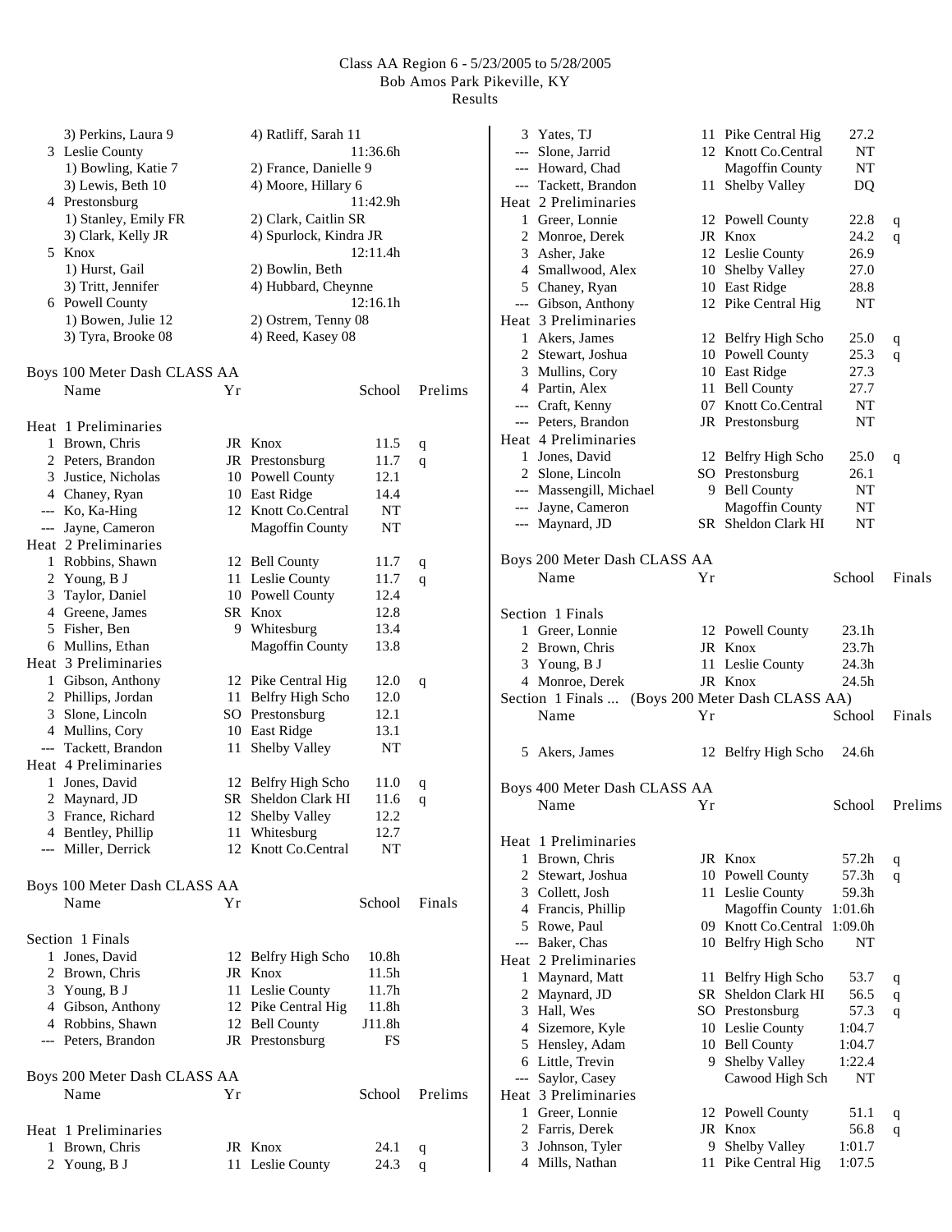|              | 5 Salyer, Allen                      |    | <b>Magoffin County</b>      | 1:08.2   |        |
|--------------|--------------------------------------|----|-----------------------------|----------|--------|
|              | --- Hall, Kevin                      |    | 09 Knott Co.Central         | NT       |        |
|              | --- Mickey, Bryce                    |    | 10 Bell County              | NΤ       |        |
|              |                                      |    |                             |          |        |
|              | Boys 400 Meter Dash CLASS AA<br>Name | Yr |                             | School   | Finals |
|              |                                      |    |                             |          |        |
|              | Section 1 Finals                     |    |                             |          |        |
| $\mathbf{1}$ | Greer, Lonnie                        |    | 12 Powell County            | 51.0h    |        |
|              | 2 Brown, Chris                       |    | JR Knox                     | 53.7h    |        |
|              | 3 Maynard, Matt                      |    | 11 Belfry High Scho         | 54.5h    |        |
|              | 4 Stewart, Joshua                    |    | 10 Powell County            | 54.8h    |        |
|              | 5 Farris, Derek                      |    | JR Knox                     | 55.7h    |        |
|              | 6 Hall, Wes                          |    | SO Prestonsburg             | 56.3h    |        |
|              |                                      |    |                             |          |        |
|              | Boys 800 Meter Run CLASS AA<br>Name  | Υr |                             | School   | Finals |
|              |                                      |    |                             |          |        |
| Section 1    |                                      |    |                             |          |        |
|              | 1 Hoskins, Ben                       |    | 12 Bell County              | 2:08.3h  |        |
|              | 2 Bentley, Jonathan                  |    | 11 Pike Central Hig         | 2:10.6h  |        |
|              | 3 Hammons, Jaron                     |    | JR Knox                     | 2:15.0h  |        |
|              | 4 Martin, Chayse                     |    | SO Prestonsburg             | 2:16.8h  |        |
|              | 5 Faulkner, Ryan                     |    | JR Knox                     | 2:18.4h  |        |
|              | 6 Pippen, Lincoln                    |    | 12 Powell County            | 2:20.4h  |        |
|              | 7 Francis, Phillip                   |    | Magoffin County 2:25.5h     |          |        |
|              | 8 Collett, Josh                      |    | 11 Leslie County            | 2:28.4h  |        |
|              | 9 Clark, Taylor                      |    | FR Prestonsburg             | 2:28.8h  |        |
|              | 10 Sizemore, Kyle                    |    | 10 Leslie County            | 2:28.9h  |        |
|              | 11 Bowe, Nick                        |    | 10 Belfry High Scho 2:45.0h |          |        |
|              | 12 Mills, Nathan                     |    | 11 Pike Central Hig 2:47.1h |          |        |
|              | 13 Collins, Dustin                   |    | 9 Whitesburg                | 2:52.7h  |        |
|              | 14 Thacker, Dean                     |    | Magoffin County 3:18.0h     |          |        |
|              | Boys 1600 Meter Run CLASS AA         |    |                             |          |        |
|              | Name                                 | Υr |                             | School   | Finals |
|              |                                      |    |                             |          |        |
| Section 1    |                                      |    |                             |          |        |
|              | 1 Hammons, Jaron                     |    | JR Knox                     | 5:06.3h  |        |
|              | 2 Bays, Lee                          |    | SO Knox                     | 5:16.8h  |        |
|              | 3 Hoskins, Ben                       |    | 12 Bell County              | 5:24.3h  |        |
|              | 4 Blair, Brandon                     |    | 09 Betsy Layne              | 5:27.5h  |        |
|              | 5 Kerr, Matt                         |    | 11 Pike Central Hig         | 5:35.2h  |        |
|              | 6 Epling, Gerald                     |    | 10 Belfry High Scho 5:42.8h |          |        |
|              | 7 Tibbs, James                       |    | 11 East Ridge               | 5:50.6h  |        |
|              | 8 Watkins, Jordan                    |    | Prestonsburg                | 5:57.0   |        |
|              | 9 Bentley, Brandonb                  |    | 10 Betsy Layne              | 6:24.0   |        |
|              | 10 Salyer, Allen                     |    | <b>Magoffin County</b>      | 6:36.9   |        |
|              | 11 Benton, Josh                      |    | 9 Leslie County             | 6:44.5   |        |
|              | 12 Adams, Josh                       |    | 10 Leslie County            | 7:01.9h  |        |
|              | 13 Johnson, Ryan                     |    | Prestonsburg                | 7:04.0h  |        |
|              | 14 Thacker, Dean                     |    | <b>Magoffin County</b>      | 7:11.6   |        |
|              | 15 Maldanado, Vincent                |    | 10 Powell County            | 7:24.9h  |        |
|              | Boys 3200 Meter Run CLASS AA         |    |                             |          |        |
|              | Name                                 | Υr |                             | School   | Finals |
|              |                                      |    |                             |          |        |
| Section 1    |                                      |    |                             |          |        |
| 1            | Bays, Lee                            |    | SO Knox                     | 11:55.7h |        |
|              | 2 Hammons, Jaron                     |    | JR Knox                     | 11:57.0h |        |
|              | 3 Saylor, Cody                       | 8. | <b>Bell County</b>          | 11:59.6h |        |

| 4 Reynolds, John Curtis<br>5 Ratliff, Chase<br>6 Watkins, Jordan<br>7 Williamson, Shane |    | 11 Pike Central Hig 11:59.9h<br>9 Shelby Valley<br>Prestonsburg<br>Prestonsburg | 12:05.4h<br>13:46.0h<br>16:13.0h |             |
|-----------------------------------------------------------------------------------------|----|---------------------------------------------------------------------------------|----------------------------------|-------------|
| Boys 110 Meter Hurdles CLASS AA                                                         |    |                                                                                 |                                  |             |
| Name                                                                                    | Yr |                                                                                 | School                           | Prelims     |
|                                                                                         |    |                                                                                 |                                  |             |
| Heat 1 Preliminaries                                                                    |    |                                                                                 |                                  |             |
| 1 Byrd, Myron                                                                           |    | 11 Powell County                                                                | 16.5                             | q           |
| 2 Moore, Seth<br>3 Johnson, Garret                                                      |    | SO Prestonsburg<br>11 Bell County                                               | 17.5                             | q           |
| 4 Bays, Paul                                                                            |    | SR Knox                                                                         | 17.9<br>20.7                     | $\mathbf q$ |
| 5 Gibson, Payton                                                                        |    | 08 Pike Central Hig                                                             | 21.6                             | q           |
| --- Russell, Daniel                                                                     |    | <b>Magoffin County</b>                                                          | NT                               |             |
| Heat 2 Preliminaries                                                                    |    |                                                                                 |                                  |             |
| 1 Robbins, Shawn                                                                        |    | 12 Bell County                                                                  | 18.5                             | q           |
| 2 Bond, Brad                                                                            |    | JR Prestonsburg                                                                 | 19.0                             | q           |
| 3 Bowling, A J                                                                          |    | 12 Leslie County                                                                | 20.8                             | q           |
| 4 Greene, James                                                                         |    | SR Knox                                                                         | 21.3                             |             |
| --- Mullins, Ethan                                                                      |    | <b>Magoffin County</b>                                                          | NT                               |             |
|                                                                                         |    |                                                                                 |                                  |             |
| Boys 110 Meter Hurdles CLASS AA                                                         |    |                                                                                 |                                  |             |
| Name                                                                                    | Υr |                                                                                 | School                           | Finals      |
|                                                                                         |    |                                                                                 |                                  |             |
| Section 1 Finals                                                                        |    |                                                                                 |                                  |             |
| 1 Byrd, Myron                                                                           |    | 11 Powell County                                                                | 16.3 <sub>h</sub>                |             |
| 2 Moore, Seth                                                                           |    | SO Prestonsburg                                                                 | 17.0h                            |             |
| 3 Robbins, Shawn                                                                        |    | 12 Bell County                                                                  | 17.3h                            |             |
| 4 Johnson, Garret                                                                       |    | 11 Bell County                                                                  | 17.9h                            |             |
| 5 Bond, Brad                                                                            |    | JR Prestonsburg                                                                 | 18.4h                            |             |
| Section 1 Finals                                                                        |    | (Boys 110 Meter Hurdles CLASS AA)                                               |                                  |             |
| Name                                                                                    | Υr |                                                                                 | School                           | Finals      |
|                                                                                         |    |                                                                                 |                                  |             |
|                                                                                         |    |                                                                                 |                                  |             |
| 6 Bowling, A J                                                                          |    | 12 Leslie County                                                                | 20.1h                            |             |
| 7 Bays, Paul                                                                            |    | SR Knox                                                                         | 22.9 <sub>h</sub>                |             |
|                                                                                         |    |                                                                                 |                                  |             |
| Boys 300 Meter Hurdles CLASS AA                                                         |    |                                                                                 |                                  |             |
| Name                                                                                    | Yr |                                                                                 | School                           | Prelims     |
|                                                                                         |    |                                                                                 |                                  |             |
| Heat 1 Preliminaries                                                                    |    |                                                                                 |                                  |             |
| 1 Byrd, Myron                                                                           | 11 | <b>Powell County</b>                                                            | 43.0                             | q           |
| 2 Peace, Stanton                                                                        |    | JR Knox                                                                         | 45.5                             | q           |
| 3 Burchett, Matt                                                                        |    | JR Prestonsburg                                                                 | 48.4                             | q           |
| 4 Gibson, Payton                                                                        |    | 08 Pike Central Hig                                                             | 54.8                             |             |
| --- Robbins, Shawn                                                                      |    | 12 Bell County                                                                  | NT                               |             |
| --- Russell, Daniel<br>Heat 2 Preliminaries                                             |    | <b>Magoffin County</b>                                                          | NT                               |             |
| 1 Johnson, Garret                                                                       | 11 |                                                                                 | 42.4                             |             |
| 2 Monroe, Derek                                                                         | JR | <b>Bell County</b><br>Knox                                                      | 45.8                             | q           |
| 3 Denniston, Wyatt                                                                      |    | 09 Powell County                                                                | 47.1                             | q<br>q      |
| 4 Bond, Brad                                                                            |    | JR Prestonsburg                                                                 | 47.6                             | q           |
| 5 Bowling, A J                                                                          |    | 12 Leslie County                                                                | 54.4                             |             |
|                                                                                         |    |                                                                                 |                                  |             |
| Boys 300 Meter Hurdles CLASS AA                                                         |    |                                                                                 |                                  |             |
| Name                                                                                    | Υr |                                                                                 | School                           | Finals      |
|                                                                                         |    |                                                                                 |                                  |             |
| Section 1 Finals                                                                        |    |                                                                                 |                                  |             |
| Johnson, Garret<br>1<br>2<br>Byrd, Myron                                                | 11 | 11 Bell County<br>Powell County                                                 | 41.8h<br>42.0h                   |             |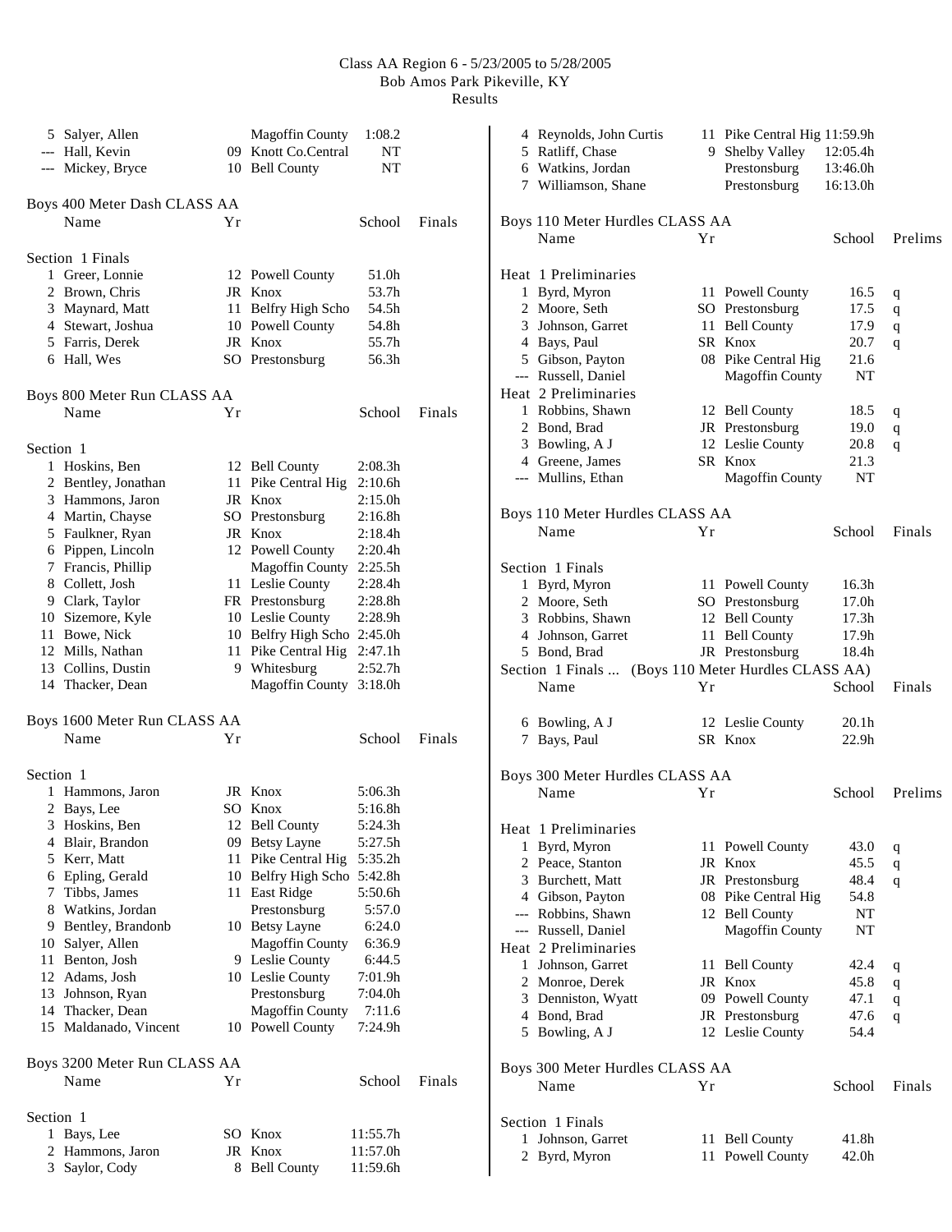| 6         | 3 Peace, Stanton<br>4 Denniston, Wyatt<br>5 Burchett, Matt<br>Monroe, Derek | JR Knox<br>09 Powell County<br>JR Prestonsburg<br>JR Knox | 46.0h<br>46.2h<br>46.6h<br>46.7h |           | --- Knott County Central<br>1) Williams, Michael 12<br>3) Slone, Jarrid 12 | 4) Ko, Ka-Hing 12       | NT<br>2) Collins, Cornelius 10 |
|-----------|-----------------------------------------------------------------------------|-----------------------------------------------------------|----------------------------------|-----------|----------------------------------------------------------------------------|-------------------------|--------------------------------|
|           | 7 Bond, Brad                                                                | JR Prestonsburg                                           | 51.0h                            |           | Boys 4x200 Meter Relay CLASS AA<br>Team                                    | Relay                   | Finals                         |
|           | Boys 4x100 Meter Relay CLASS AA                                             |                                                           |                                  |           |                                                                            |                         |                                |
|           | Team                                                                        | Relay                                                     | Finals                           |           | Section 1 Finals                                                           |                         |                                |
|           |                                                                             |                                                           |                                  |           | 1 Knox                                                                     |                         | 1:39.7h                        |
| Section 1 |                                                                             |                                                           |                                  |           | 1) Farris, Derek JR                                                        | 2) Monroe, Derek JR     |                                |
|           | 1 Belfry High School                                                        |                                                           | 44.5h                            |           | 3) Peace, Stanton JR                                                       | 4) Hart, Kyle SO        |                                |
|           | 1) Akers, James 12                                                          | 2) Jones, David 12                                        |                                  |           | 2 Prestonsburg                                                             |                         | 1:43.7h                        |
|           | 3) Maynard, Matt 11                                                         | 4) Phillips, Jordan 11                                    |                                  |           | 1) Bond, Brad JR                                                           | 2) Clark, Taylor FR     |                                |
|           | 2 Prestonsburg                                                              |                                                           | 46.5h                            |           | 3) Burchett, Matt JR                                                       | 4) Slone, Lincoln SO    |                                |
|           | 1) Hall, Wes SO                                                             | 2) Moore, Seth SO                                         |                                  |           | 3 Shelby Valley                                                            |                         | 1:43.9h                        |
|           | 3) Peters, Brandon JR                                                       | 4) Slone, Lincoln SO                                      |                                  |           | 1) Smallwood, Alex 10                                                      | 2) Johnson, Tyler 9     |                                |
|           | 3 Powell County                                                             |                                                           | 47.2h                            |           | 3) Tackett, Brandon 11                                                     | 4) France, Richard 12   |                                |
|           | 1) Ashley, Steven 12                                                        | 2) Denniston, Wyatt 09                                    |                                  |           | 4 Pike Central Hig                                                         |                         | 1:46.6h                        |
|           | 3) Justice, Nicholas 10                                                     | 4) Taylor, Daniel 10                                      |                                  |           | 1) Kerr, Matt 11                                                           |                         | 2) Reynolds, John Curtis 11    |
|           | 4 Leslie County                                                             |                                                           | 48.1h                            |           | 3) Gibson, Payton 08                                                       | 4) Bentley, Jonathan 11 |                                |
|           | 1) Asher, Jake 12                                                           | 2) Caudill, Jerry 11                                      |                                  |           | 5 Leslie County                                                            |                         | 1:48.8h                        |
|           | 3) Lewis, Ryan 9                                                            | 4) Sizemore, Bucker 12                                    |                                  |           | 1) Asher, Jake 12                                                          | 2) Caudill, Jerry 11    |                                |
|           | 5 Knox                                                                      |                                                           | 48.7h                            |           | 3) Collett, Josh 11                                                        | 4) Adams, Josh 10       |                                |
|           | 1) Bargo, Seth FR                                                           | 2) Farris, Derek JR                                       |                                  |           | Section 1 Finals  (Boys 4x200 Meter Relay CLASS AA)                        |                         |                                |
|           | 3) Greene, James SR                                                         | 4) Jones, Josh JR                                         |                                  |           | Team                                                                       | Relay                   | Finals                         |
|           | 6 Shelby Valley                                                             |                                                           | 49.5 <sub>h</sub>                |           |                                                                            |                         |                                |
|           | 1) France, Richard 12                                                       | 2) Johnson, Tyler 9                                       |                                  |           | --- Powell County                                                          |                         | DQ                             |
|           | 3) Smallwood, Alex 10                                                       | 4) Tackett, Brandon 11                                    |                                  |           | 1) Byrd, Myron 11                                                          | 2) Denniston, Wyatt 09  |                                |
|           |                                                                             |                                                           |                                  |           | 3) Greer, Lonnie 12                                                        | 4) Justice, Nicholas 10 |                                |
|           | Boys 4x200 Meter Relay CLASS AA                                             |                                                           |                                  |           |                                                                            |                         |                                |
|           | Team                                                                        | Relay                                                     | Prelims                          |           | Boys 4x400 Meter Relay CLASS AA                                            |                         |                                |
|           |                                                                             |                                                           |                                  |           | Team                                                                       | Relay                   | Finals                         |
|           | Heat 1 Preliminaries                                                        |                                                           |                                  |           |                                                                            |                         |                                |
|           | 1 Knox                                                                      |                                                           | 1:38.9<br>q                      | Section 1 |                                                                            |                         |                                |
|           | 1) Farris, Derek JR                                                         | 2) Monroe, Derek JR                                       |                                  |           | 1 Powell County                                                            |                         | 3:48.0h                        |
|           | 3) Peace, Stanton JR                                                        | 4) Hart, Kyle SO                                          |                                  |           | 1) Byrd, Myron 11                                                          | 2) Denniston, Wyatt 09  |                                |
|           | 2 Belfry High School                                                        |                                                           | 1:44.5<br>q                      |           | 3) Greer, Lonnie 12                                                        |                         | 4) Maldanado, Vincent 10       |
|           | 1) Epling, Gerald 10                                                        | 2) Testerman, Jared 10                                    |                                  |           | 2 Knox                                                                     |                         | 3:48.4h                        |
|           | 3) Huddle, Shawn 10                                                         | 4) Bowe, Nick 10                                          |                                  |           | 1) Farris, Derek JR                                                        | 2) Faulkner, Ryan JR    |                                |
|           | 3 Prestonsburg                                                              |                                                           | 1:44.5<br>q                      |           | 3) Greene, James SR                                                        | 4) Monroe, Derek JR     |                                |
|           | 1) Bond, Brad JR                                                            | 2) Clark, Taylor FR                                       |                                  |           | 3 Pike Central Hig                                                         |                         | 4:00.1h                        |
|           | 3) Burchett, Matt JR                                                        | 4) Slone, Lincoln SO                                      |                                  |           | 1) Bentley, Jonathan 11                                                    | 2) Gibson, Anthony 12   |                                |
|           | 4 Pike Central Hig                                                          |                                                           | 1:47.7<br>q                      |           | 3) Gibson, Payton 08                                                       | 4) Kerr, Matt 11        |                                |
|           | 1) Kerr, Matt 11<br>3) Gibson, Payton 08                                    | 2) Reynolds, John Curtis 11<br>4) Bentley, Jonathan 11    |                                  |           | 4 Prestonsburg                                                             |                         | 4:01.5h                        |
|           | 5 Magoffin County                                                           |                                                           | 1:54.0                           |           | 1) Burchett, Matt JR                                                       | 2) Clark, Taylor FR     |                                |
|           | 1) Jayne, Cameron                                                           | 2) Howard, Chad                                           |                                  |           | 3) Hall, Wes SO                                                            | 4) Martin, Chayse SO    |                                |
|           | 3) Mullins, Ethan                                                           | 4) Francis, Phillip                                       |                                  |           | 5 Leslie County                                                            |                         | 4:25.9h                        |
|           | Heat 2 Preliminaries                                                        |                                                           |                                  |           | 1) Adams, Josh 10                                                          | 2) Benton, Josh 9       |                                |
|           | 1 Powell County                                                             |                                                           | 1:36.5<br>q                      |           | 3) Benton, Zach 6                                                          | 4) Collett, Josh 11     |                                |
|           | 1) Byrd, Myron 11                                                           | 2) Denniston, Wyatt 09                                    |                                  |           |                                                                            |                         |                                |
|           | 3) Greer, Lonnie 12                                                         | 4) Justice, Nicholas 10                                   |                                  |           | Boys 4x800 Meter Relay CLASS AA                                            |                         |                                |
|           | 2 Shelby Valley                                                             |                                                           | 1:43.5<br>$\mathbf q$            |           | Team                                                                       | Relay                   | Finals                         |
|           | 1) Smallwood, Alex 10                                                       | 2) Johnson, Tyler 9                                       |                                  |           |                                                                            |                         |                                |
|           | 3) Tackett, Brandon 11                                                      | 4) France, Richard 12                                     |                                  | Section 1 |                                                                            |                         |                                |
|           | 3 Leslie County                                                             |                                                           | 1:47.2<br>q                      |           | 1 Knox                                                                     |                         | 8:57.7h                        |
|           | 1) Asher, Jake 12                                                           | 2) Caudill, Jerry 11                                      |                                  |           | 1) Bays, Lee SO                                                            | 2) Faulkner, Ryan JR    |                                |
|           | 3) Collett, Josh 11                                                         | 4) Adams, Josh 10                                         |                                  |           | 3) Hammons, Jaron JR                                                       |                         | 4) Wahlstedt, Walter SR        |
|           | --- Bell County                                                             |                                                           | NT                               |           | 2 Pike Central Hig                                                         |                         | 9:12.3h                        |
|           | 1) Hensley, Adam 10                                                         | 2) Partin, Alex 11                                        |                                  |           | 1) Kerr, Matt 11                                                           | 2) Yates, TJ 11         |                                |
|           | 3) Williams, Joseph 8                                                       | 4) Massengill, Michael 9                                  |                                  |           | 3) Reynolds, John Curtis 11                                                | 4) Bentley, Jonathan 11 |                                |
|           |                                                                             |                                                           |                                  |           | 3 East Ridge                                                               |                         | 10:02.3h                       |